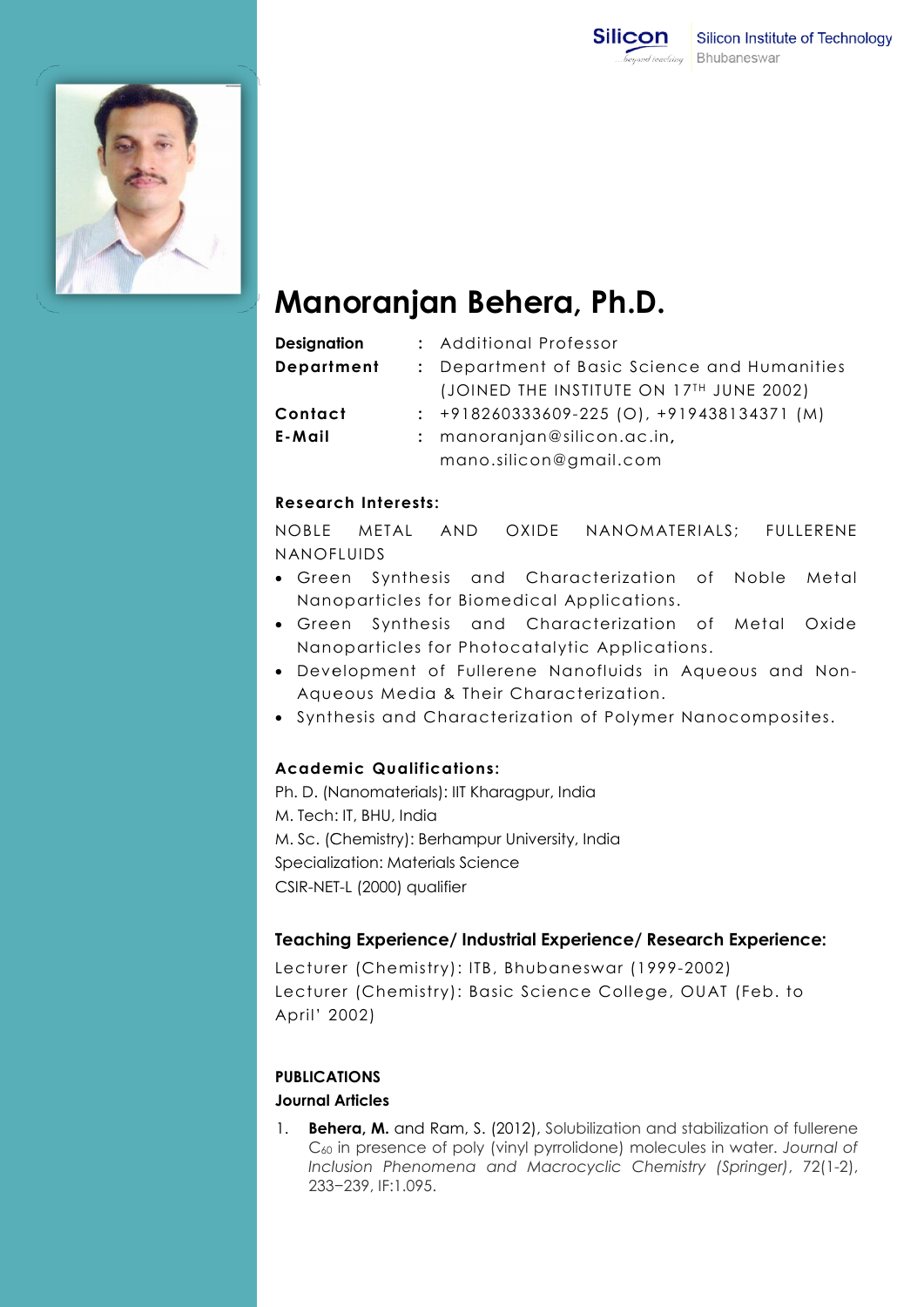- 2. **Behera, M.** and Ram, S. (2012), Synthesis of gold nanoparticles in presence of poly (vinyl pyrrolidone) from gold hydroxide precursor salt, Advanced Materials Research (Trans Tech Publication), 585, 115−119.
- 3. **Behera, M.** and Ram, S. (2013), Synthesis and characterization of coreshell gold nanoparticles with poly (vinyl pyrrolidone) from a new precursor salt. Applied Nanoscience (Springer), 3(1), 83-87, IF: 3.325.
- 4. **Behera, M.** and Ram, S. (2013), Intense quenching of fluorescence intensity of poly (vinyl pyrrolidone) molecules in presence of gold nanoparticles. Applied Nanoscience (Springer), 3(6),543−548, IF: 3.325.
- 5. **Behera, M.** and Ram, S. (2013), Spectroscopic based study on the interaction between gold nanoparticle and poly(vinyl pyrrolidone) interaction between gold nanoparticle and poly(vinyl pyrrolidone)<br>molecules in a non-hydrocolloid, International Nano Letters (Springer), 3,(17) (7 pages), cited in nature.com.
- 6. Behera, M. M. and Ram, S. (2014), Inquiring the mechanism of formation, encapsulation, and stabilization of gold nanoparticles by Poly Poly (vinyl encapsulation, and stabilization of gold nanoparticles by Poly (vinyl<br>pyrrolidone) molecules in 1-butanol. Applied Nanoscience (Springer), 4(2), 247-254, IF: 3.325 cited in nature.com.
- 7. Behera, M. And Giri. G. (2014), Green synthesis and characterization of cuprous oxide nanoparticles in presence of a bio-surfactant. Materials Science Science-Poland (Springer), 32(4), 702-708, IF: 0.61 0.61.
- 8. Behera, M. (2015), Low Temperature Assisted Wet Chemical Synthesis of Gold Hydrocolloids in Presence of a Macroscopic Ligand." Applied Science and Advanced Materials International, 1(3), 97–101.
- 9. Behera, M. and Ram, S. (2015), Mechanism of solubilizing fullerene C<sub>60</sub> in presence of poly(vinyl pyrrolidone) molecules in water. Fullerenes, Nanotubes & Carbon Nanostructures (Taylor & Francis), 23, 906-916, IF: 1.35 1.35.
- 10. **Behera, M. (2015)**, An intensive study on the optical, rheological and electrokinetic properties of polyvinyl alcohol alcohol - capped nanogold. International Nano Letters (Springer), 5, 161-169.
- 11. Behera, M. M. and Ram, S. (2015), Poly (vinyl pyrrolidone) mediated solubilization and stabilization of fullerene  $C_{60}$  in the form of nanofluid in an alcoholic medium. Fullerenes, Nanotubes & Carbon Nanostructures (Taylor & Francis) & Francis), 23, 1064-1072, IF: 1.35.
- 12. **Behera, M. (2015)**, Proposing a feasible mechanism to support the exhibition of superb colloidal stability of gold nanoparticles with poly (vinyl pyrrolidone) in the form of a nanofluid in N,N'-dimethyl formamide. Research Journal of Nanoscience and Nanotechnology (Knowledgia Scientific Publisher, Malaysia), 5(2), 60–73.
- 13. **Behera, M.** and Ram, S. (2015), "Tuning the optical and rheological properties of fullerene C <sup>60</sup>/poly(vinyl pyrrolidone) nanofluids via inclusion of nanogold", Plasmonics(Springer), 11(4), 1057-1065, 1065, IF: 2.139.
- 14. **Behera, M.** and Ram, S. (2015), Variation of optical properties, rheology, and microstructure in fullerene/poly(vinyl pyrrolidone) nanofluids with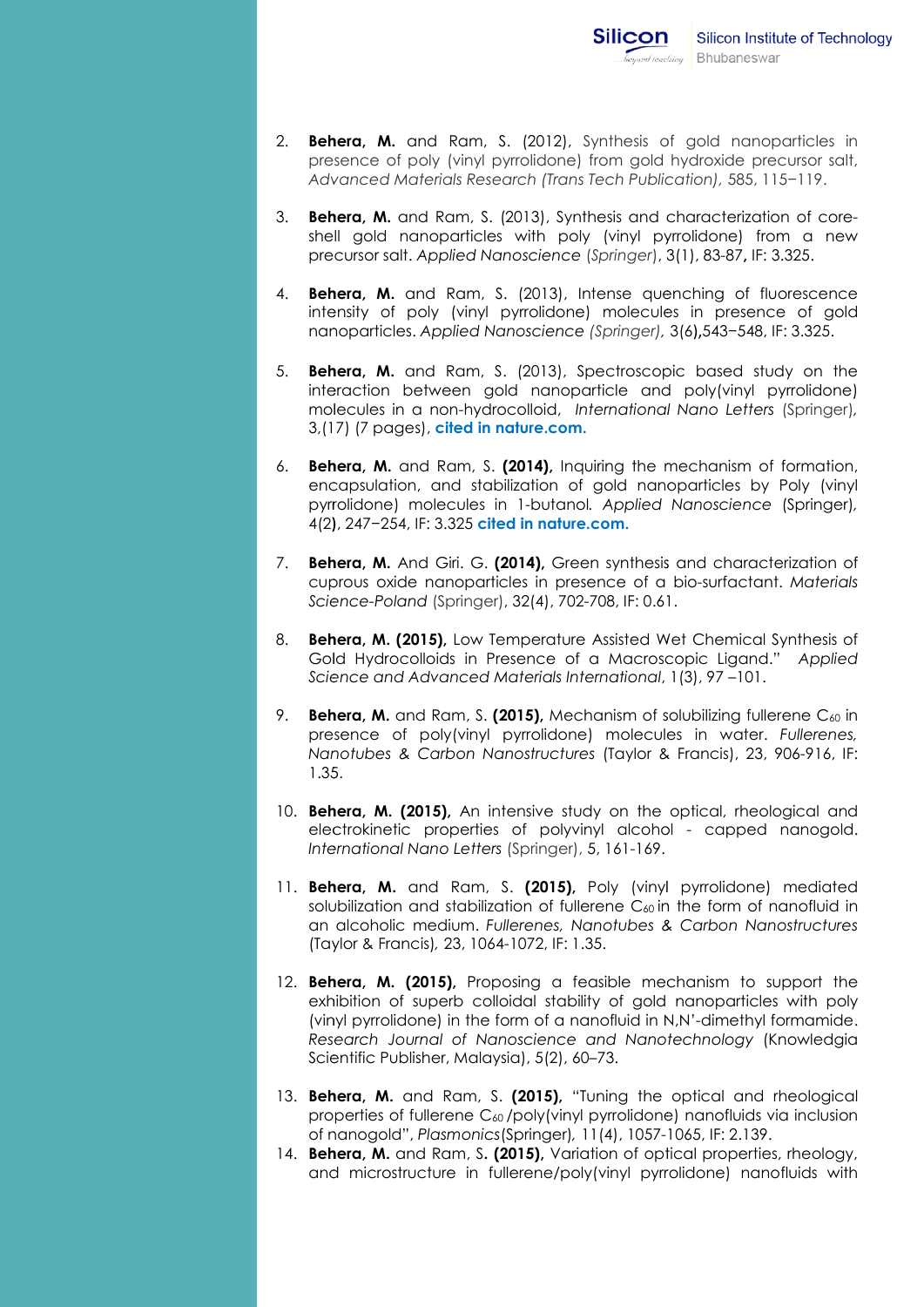fullerene content in n-butanol, Fullerenes, Nanotubes & Carbon Nanostructures (Taylor & Francis), 24(2), 154-161, IF:1.35.

- 15. Behera, M. and Giri. G. (2016), Inquiring the photocatalytic activity of cuprous oxide nanoparticles synthesized by a green route on methylene blue dye. International Journal of Industrial Chemistry (Springer Publication Publication), 2, 157-166.
- 16. Behera, M. and Ram, S. (2017), Strongly optical absorptive nanofluids and rheology in bonded fullerene C60 via poly(vinyl pyrrolidone molecules in water in water, Fullerenes, Nanotubes & Carbon Nanostructures (Taylor & Francis) & Francis), 25, 143-150, IF: 1.35.
- 17. **Behera, M.** and Ram, S. (2018), Interaction between poly(vinyl pyrrolidone) PVPand fullerene C<sub>60</sub> at the interface in PVP-C<sub>60</sub> nanofluids-A spectroscopic study, IOP Conf. Ser.: Materials Science and Engineering (IOP Publishing), 330(1), (012016.
- 18. Behera, M. (2018), Effect of fullerene content on the thermal, microstructure, and electrokinetic properties of fullerene/poly (vinyl pyrrolidone) nanofluids and nanocomposites. IOP Conference Series: Materials Science and Engineering (IOP Publishing) Publishing), 410(1), 012009.
- 19. **Behera, M.** and Ram, S. (2018), Effect of Fullerene  $(C_{60})$  on Vibrational Spectra, Hydrodynamic Diameter, Zeta Hydrodynamic Potential and Microstructures of C60/Poly(vinyl pyrrolidone) Nanofluids in Aqueous Medium, Asian Journal C<sub>60</sub>/Poly(vinyl pyrrolidone) Nanofluids in Aqueous Medium, Asic<br>of Chemistry(Asian Publication Corporation), 30(11), 2472-2476.
- 20. Tripathy, B. B., Behera, M., Rath, H., Mallick, P., & Mishra, N. C. (2019). Evolution of microstructure and optical properties of TiO2/Au nanocomposite. Indian Journal of Pure & Applied Physics (IJPAP) , 57(2), 95-100.
- 95-100.<br>21. Tripathy Arpita, **Behera, M**, Rout A. S., Biswal S. K., Phule A. D. **(2020),** Optical, Structural, and Antimicrobial Study of Gold nanoparticles Synthesized Using an Aqueous Extract of Mimusops elengi Raw Fruits, Synthesized Using an Aqueous Extract of Mimusops elengi F<br>Biointerface Research In Applied Chemistry, 10(6), 7085 – 7096.
- 22. Behera, M., Biswal S.K., Panda Bhabani S., and Mohammed A., (2020), Study of Optical, Structural, Thermal and Dielectric Properties of Poly (vinylidene diflouride)/Cuprous Oxide Polymer Nanocomposites, Asian Journal of Chemistry, 32(1), 106-110.

Behera, M., Ram, S. (2020), Synthesis and characterization of gold (Au): Fullerene (C (C60)-Poly (vinyl pyrrolidone) nanofluids in an alcoholic medium, Indian Journal of Science and Technology, 13(30), 2188-2192.

#### Book Chapters hapters Published

1. Behera, M. and Ram, S. and Fetcht, H.-J. (2013), Processable Aqueous Dispersion of Fullerene C<sub>60</sub>: A Nanofluid, In Nanomaterials: Synthesis, characterization, and applications. Chapter-14, Editors: A. K. Haghi, A. K. Zachariah, and N. Kalariakkal. Apple Academic Press, Taylor & Francis group. group.

#### Papers presented in International Conferences / Seminars

1. **Behera, M.** and Ram, S. (2010), Processable aqueous dispersion of fullerene C <sup>60</sup>: A Nanofluid, "Int. Conference on Nanomaterials: Synthesis,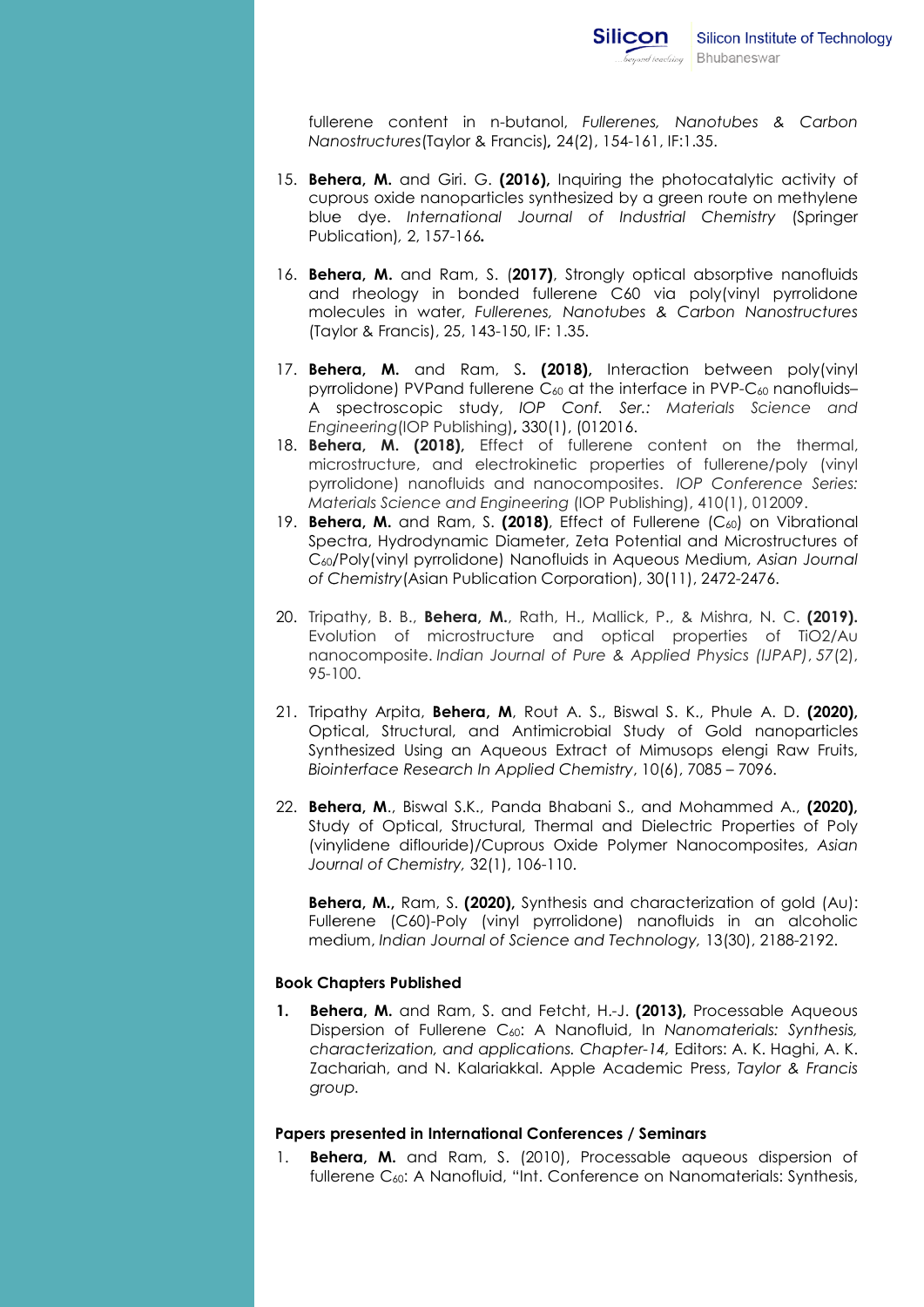Charcterization and Applications", Apr. 27-29, 2010, Mahatma Gandhi University, Kottayam, Kerala, India, IL-16, p. 16.

- 2. **Behera, M.** and Ram, S. (2010), Optical absorption and emission in fullerene C<sub>60</sub> nanofluids in an organic medium, "Int. Conference on Advanced Materials, Manufacturing, Management and Thermal Sciences Sciences," Nov. 18-19, 2010, Siddaganga Institute of Technology, Tumkur, Karnataka, AM AM-30, p. 31.
- 3. **Behera, M.** and Ram, S. (2010), Probing the solution state interaction between poly (vinyl pyrrolidone) and fullerene C<sub>60</sub> molecules in nanofluids by optical absorption, emission, and vi vibrational spectroscopy, "Int "Int. Conference on Fundamental and Applications of Nanoscience & Technology Technology," Dec. 9-11, 2010, Jadavpur University, West Bengal, India, P P-095, p. 92.
- 4. Behera, M. and Ram, S. (2011), Development and characterization of fullerene C C60-based nanofluids with gold nanoparticles in presence of fullerene C60-based nanofluids with gold nanoparticles in presence of<br>poly (vinyl pyrrolidone) molecules in an organic medium, "Int. Conference on Advances in Polymer Science and Rubber Technology: Conference on Advances in Polymer Science and Rubber Technology:<br>Challenges Towards 2020 and Beyond,'' Mar. 3-5, 2011, Indian Institute of Technology Kharagpur, Kharagpur, p. 153.
- 5. **Behera, M.** and Ram, S. (2012), Synthesis of gold nanoparticles in presence of poly (vinyl pyrrolidone) from a new precursor salt, "Int. Conference on Advances in Materials and Processing: Challenges and Conference on Advances in Materials and Processing: Challenges and<br>Opportunities,'' Nov. 2-4, 2012, Indian Institute of Technology Roorkee, B06 B06-26, p. 92.
- 6. M. Behera and S Ram (2015), Non-linear variations of optical absorption, emission, hydrodynamic diameter and rheology in gold doped fullerene nanofluids in an alcoholic medium, Int. Conference on Innovative Applications of Chemistry in Pharmacology & Technology<br>Feb. 6-8, 2015, Berhampur University, PP-108, p.151. Feb. 6-8, 2015, Berhampur University, PP-108, p.151. linear variations of optical absorption,<br>and rheology in gold doped fullerene<br>ium, Int. Conference on Innovative<br>rmacology & Technology (IC-IACPT),
- 7. M. Behera and S Ram (2015), Optical, microstructure, and rheological properties in gold grafted fullerene-poly(vinyl pyrrolidone) nanofluids in Feb. 6-8, 2015, Berhampur University, PP-108, p.151.<br>**M. Behera** and S Ram **(2015)**, Optical, microstructure, and rheological<br>properties in gold grafted fullerene-poly(vinyl pyrrolidone) nanofluids in<br>n-butanol, Int. Confe (ICFMST ICFMST), Dec. 10-12, 2015, NIST, Berhampur, India.
- 8. Saikishore, V. P., Ojha, A. R., M**. Behera and** Biswal, S. K. **(2015),** Study on the effect of fullerene contents on the optical and structural properties of poly(vinylidene fluoride)/fullerene polymer nanocomposites (ICFMST), Dec. Dec. 10-12, 2015, NIST, Berhampur, India.
- 9. **M. Behera** and Ram S (2017), Optical, microstructure, and rheological properties in g gold grafted fullerene-poly(vinyl pyrrolidone) nanofluids in water, water, Int. conference on Recent advances in Materials Chemistry (RAMC), Feb. 24-26, 2017, Utkal University. properties in gold grafted fullerene-poly(vinyl pyrrolidone) nanofluids in<br>
water, Int. conference on Recent advances in Materials Chemistry<br>
(RAMC), Feb. 24-26, 2017, Utkal University.<br>
10. **M. Behera (2017)**, Effect of f
- microstructure, and electrokinetic properties of fullerene/poly(vinyl microstructure, and electrokinetic properties of fullerene/poly(vinyl<br>pyrrolidone) nanofluids and nanocomposites, conference on Advanced Engineering Materials, Materials, Sep. 21-23, 2017, GITA, Bhubaneswar.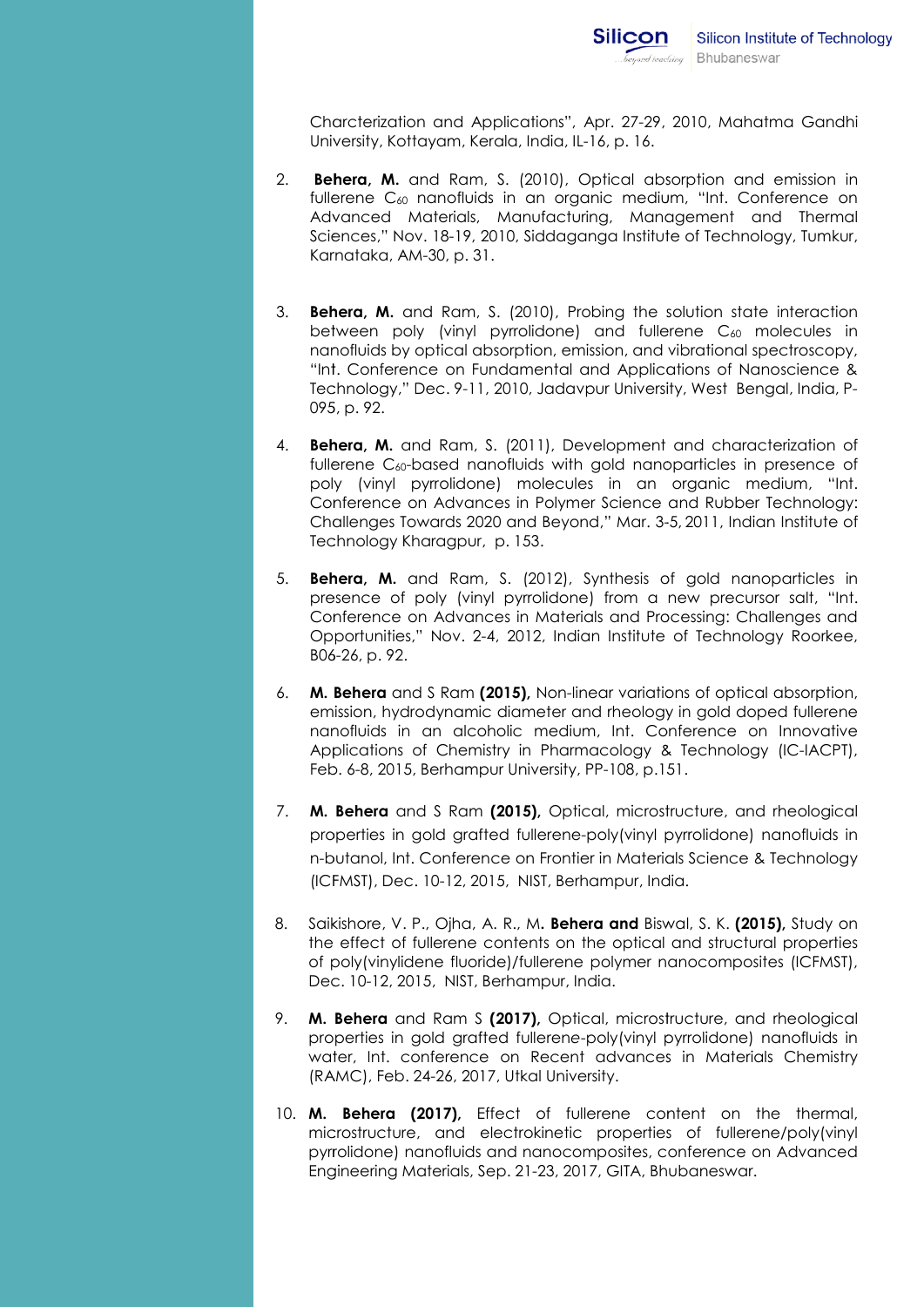11. M. Behera (2018), Synthesis and characterization of fullerene (C<sup>60</sup> )/Poly(vinyl pyrrolidone) nanofluids inan alcoholic medium, Int. Conf Conference on Advancements in Polymeric Materials, Feb. 2-4, 2018, CIPET, Bhubaneswar. Bhubaneswar.

#### Papers presented in National Conferences / Seminars

- 1. Behera, M. and Ram, S. (2011), In-situ synthesis of gold nanoparticles in aqueous fullerene C aqueous <sup>60</sup> nanofluids in presence of poly(vinyl pyrrolidone) molecules, "National Conference on Sensors and Actuators: Science to molecules, "National Conference on Sensors and Actuators: Science to<br>Technology," Mar. 11-12, 2011, Central Glass & Ceramic Research Institute and Sensors Hub, Kolkata, India
- 2. M. Behera conference of Orissa Chemical Society and National Seminar on conference of Orissa Chemical Society and National Seminar on<br>"Chemistry in Technology", Dec. 8-9, 2012, Ravenshaw University, Odisha. **M. Behera (2012)**, Synthesis of gold nanoparticles", 26<sup>th</sup> Annual
- 3. M. Behera and S Ram (2014), Study on optical absorption and emission in gold doped fullerene C<sub>60</sub> nanofluids in an organic medium, 28<sup>th</sup> annual conference of Orissa Chemical Society and National Conference on Recent Trends in Materials Science, Dec.13-14, 2014, page-32, UN Autonomous College, Adaspur, Odisha.
- 4. **M. Behera** and G. Giri, (2013), "Synthesis and characterization of  $Cu<sub>2</sub>O$ photo-catalyst in presence of a bio-surfactant", CMDAYS, Aug. 29-31, 2013, NIT Rourkela.
- 5. **M. Behera et al.** "Synthesis and characterization of Au-TiO2 nanocomposites. NSRAP-14, May 5-6, 2014, Berhampur University.
- 6. M. Behera Behera and G. Giri (2014), Photocatalytic degradation of methylene blue dye in presence of cuprous oxide nanoparticles synthesized using blue dye in presence of cuprous oxide nanoparticles synthesized using<br>Calotropis gigantian leaves extract'', National seminar on Recent Advancement in Materials Science (RAIMS 2014), Aug. 23-24, 2014,VSSUT, Burla, Odisha, p.54.
- 7. M. Behera and S Ram, (2014), Low temperature synthesis of gold nanofluids from gold hydroxide precursor salt in presence of a macroscopic ligand in water", National seminar on Recent Advancement in Materials Science (RAIMS 2014), p.53, VSSUT, Burla, Odisha. macroscopic ligand in water",<br>Advancement in Materials Science<br>p.53,VSSUT, Burla, Odisha. Aug. 23-24, 2014,
- 8. M. nanoparticles synthesized via a green route, National Seminar on Science & Technology for Indigenous Development in India, Dec. 9-11, Science & Technology for Indigenous<br>2016, KIIT University, Bhubaneswar. M. Behera (2016), Study on photocatalytic activity of cuprous oxide
- 9. **M. Behera (2016)**, "Green synthesis and characterization of gold **M. Behera (2016),** "Green synthesis and characterization of gold<br>nanoparticles using an aqueous extract of Wadelia Trilobata, 30th Annual conference of Orissa Chemical Society," Dec. 24 – 25, 2016, abstarct-75, p.88 88, KIIT University.
- 10. M. Behera (2017), nanocomposites films via solution casting and their characterization, National seminar on Reaching the unreached through Science & Technology, ISCA, Bhubaneswar Chapter, University. Development of fullerene/PVA polymer National seminar on Reaching the unreached<br>Technology, ISCA, Bhubaneswar Chapter, De<br>University. Dec. 17-18, 2017, KIIT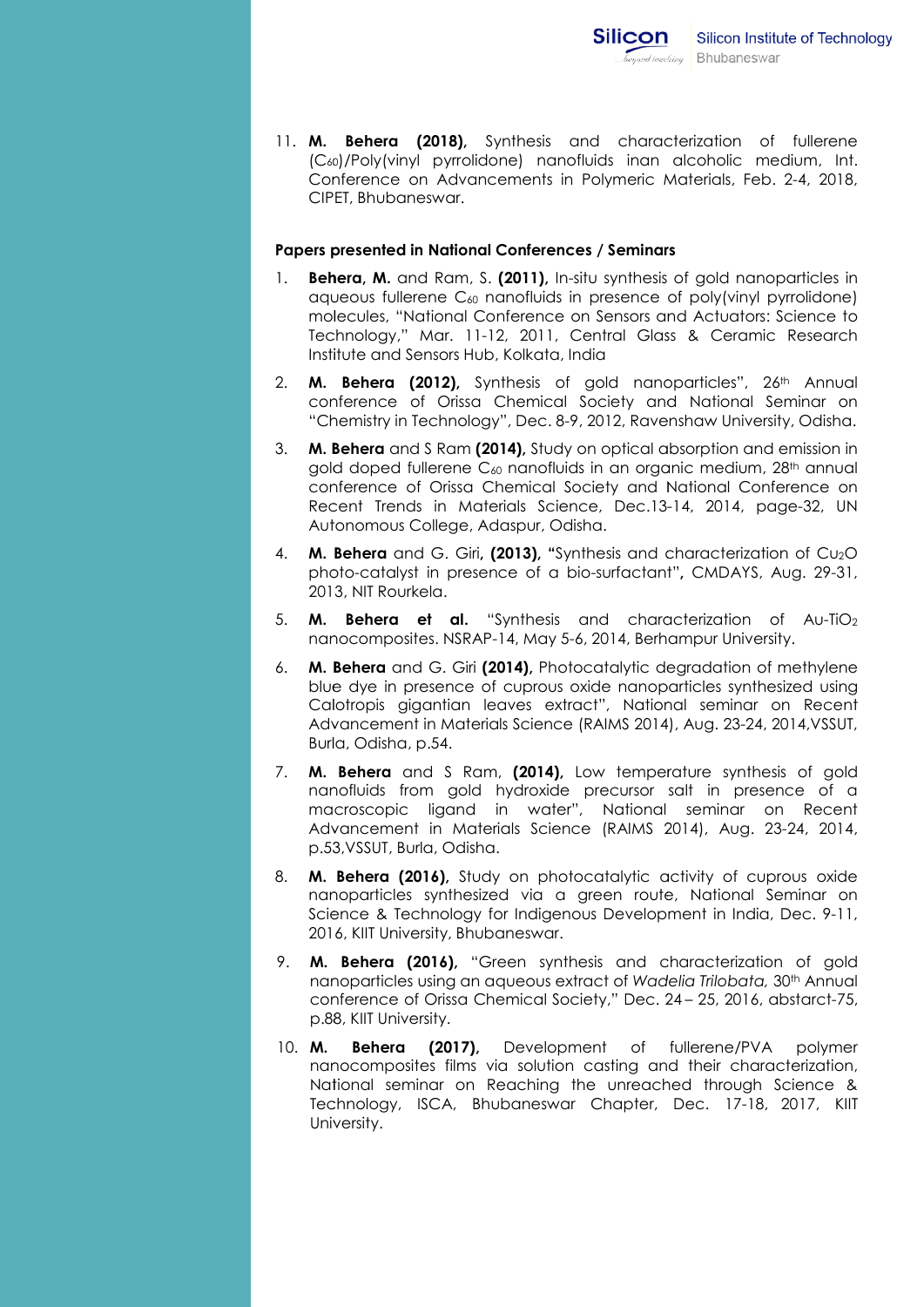

#### Participated Participated in Conferences / Seminars / FDP / Workshop

- 1. FDP on Recent Trends in Chemical Sciences, Auro University, Gujrat, 24-<br>29 Aug. 2020. 29 Aug. 2020.
- 2. International Conference on Emerging Smart Materials in Applied Chemistry, KIIT University, 10 Chemistry, 10-12 Aug. 2020.
- 3. FDP on DIKSHARAMBH, NIT Patna, 10-14 Aug. 2020.
- 4. International Webinar on Bio-analytical Chemistry, Udayanath Autonomous Autonomous College, 3 Jul.2020.
- 5. FDP on Application of remote sensing and GIS in Civil Engg, SIT Sambalpur, 7 Sambalpur, 7-10 Jul. 2020. analytical Chemistry, Udayanath<br>sensing and GIS in Civil Engg, SIT<br>iew of Climate Change Assessment,<br>nvironmental issues and challenges,<br>018.<br>ed materials, NIST, Berhampur, 19-21
- 6. International Webinar on An overview of Climate Change Assessment, GIET, BBSR, 2 GIET, BBSR, 20 Jun. 2020.
- 7. State level Seminar on Current Environmental issues and challenges, Silicon Inst. Of Tech, BBSR, 24 Mar. 2018.
- 8. International workshop on advanced materials, NIST, Berhampur, 1<br>Dec. 2017. Dec. 2017.
- 9. National seminar on Science and Technology for Environmental Security, KIIT University, KIIT University, 25-26 Nov. 2017.
- 10. National seminar on Science and Technology for National Development in India, ISCA, Bhubaneswar Chapter, KIIT University, 12-13 Dec. 2016.
- 11. State level seminar on Emerging Trends in Environmental Pollution and its control, Silicon Inst of Tech, Bhubaneswar, 8 Dec. 2015.
- 12. Two week ISTE STTP on Environmental Studies conducted by IIT Bombay from 2-12 Jun. 2015. from 2-12 Jun. 2015.
- 13. Two-week ISTE STTP on Technical Communication conducted by IIT Bombay from 8 Oct. to 5 Dec. 2015.
- 14. State level workshop on Advancement in equipment and instrumentation for ferrous and nonferrous materials, C V Raman Engg College, 13 Mar. 2013. State level workshop on Advancement in equipment<br>instrumentation-for-ferrous-and-nonferrous-materials, C-V-Ramar<br>College, 13.Mar. 2013.
- 15. National Seminar on Innovations in Science & Technology for Inclusive development, Inst development, Inst of Physics, Bhubaneswar, 23-24 24 Nov. 2013.
- 16. QIP Short term Course on materials engineering and Industrial Application: Hybrid Nanocomposites for Photonics, Energy and Electronics Devices, IIT Kharagpur, 11-22 Nov. 2013.
- 17. National workshop on New and Nano Materials, Inst of Materials<br>Science, Bhubaneswar, 20-21 Jan. 2012. Science, Bhubaneswar, 20-21. Jan. 2012
- 18. National seminar on Research & Development relating to Medicinal plants, Trident Academy of Tech, Bhubaneswar, 30 May 2012.
- 19. National conf conference on Future Trends in information and National conference on Future Trends in information and<br>communication technology & applications, Silicon Inst. of Tech, communication technology &<br>Bhubaneswar, 10-11 Sept. 2011.
- 20. State level Seminar on Professional ethics & Human values for engineers,<br>Silicon Inst of Tech, 23-24 Dec. 2011. Silicon Inst of Tech, 23-24 Dec. 2011.
- 21. Staff Development Programme on processing and Properties evaluation of engineering plastics & Effective utilization in transport sector, CIPET Bhubaneswar, 28 Nov. to 9 Dec. 2011. Staff Development Programme on processing and Properties evalı<br>of engineering plastics & Effective utilization in transport sector,<br>Bhubaneswar, 28 Nov. to 9 Dec. 2011.